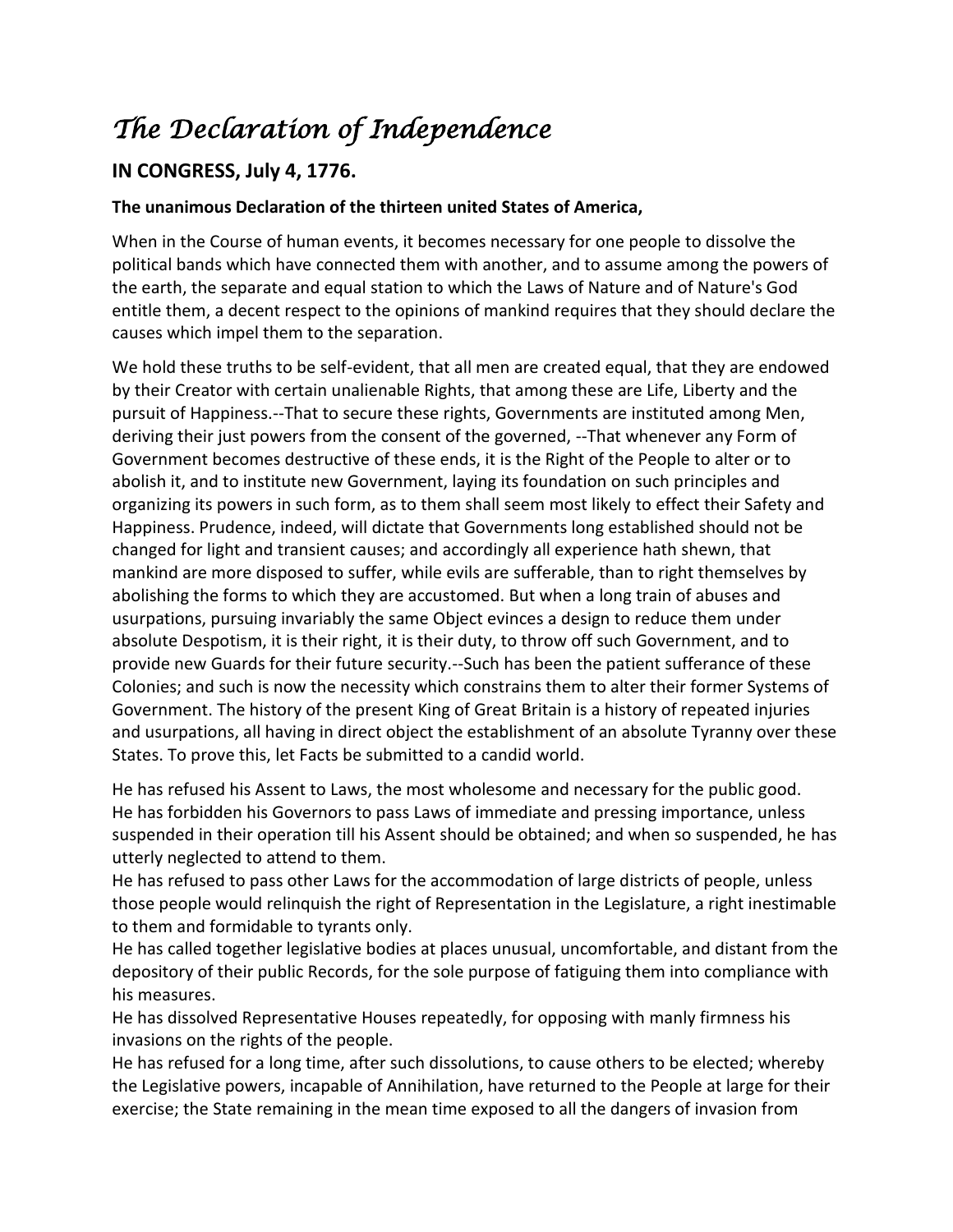without, and convulsions within.

He has endeavoured to prevent the population of these States; for that purpose obstructing the Laws for Naturalization of Foreigners; refusing to pass others to encourage their migrations hither, and raising the conditions of new Appropriations of Lands.

He has obstructed the Administration of Justice, by refusing his Assent to Laws for establishing Judiciary powers.

He has made Judges dependent on his Will alone, for the tenure of their offices, and the amount and payment of their salaries.

He has erected a multitude of New Offices, and sent hither swarms of Officers to harrass our people, and eat out their substance.

He has kept among us, in times of peace, Standing Armies without the Consent of our legislatures.

He has affected to render the Military independent of and superior to the Civil power. He has combined with others to subject us to a jurisdiction foreign to our constitution, and unacknowledged by our laws; giving his Assent to their Acts of pretended Legislation: For Quartering large bodies of armed troops among us:

For protecting them, by a mock Trial, from punishment for any Murders which they should commit on the Inhabitants of these States:

For cutting off our Trade with all parts of the world:

For imposing Taxes on us without our Consent:

For depriving us in many cases, of the benefits of Trial by Jury:

For transporting us beyond Seas to be tried for pretended offences

For abolishing the free System of English Laws in a neighbouring Province, establishing therein an Arbitrary government, and enlarging its Boundaries so as to render it at once an example and fit instrument for introducing the same absolute rule into these Colonies:

For taking away our Charters, abolishing our most valuable Laws, and altering fundamentally the Forms of our Governments:

For suspending our own Legislatures, and declaring themselves invested with power to legislate for us in all cases whatsoever.

He has abdicated Government here, by declaring us out of his Protection and waging War against us.

He has plundered our seas, ravaged our Coasts, burnt our towns, and destroyed the lives of our people.

He is at this time transporting large Armies of foreign Mercenaries to compleat the works of death, desolation and tyranny, already begun with circumstances of Cruelty & perfidy scarcely paralleled in the most barbarous ages, and totally unworthy the Head of a civilized nation. He has constrained our fellow Citizens taken Captive on the high Seas to bear Arms against their Country, to become the executioners of their friends and Brethren, or to fall themselves by their Hands.

He has excited domestic insurrections amongst us, and has endeavoured to bring on the inhabitants of our frontiers, the merciless Indian Savages, whose known rule of warfare, is an undistinguished destruction of all ages, sexes and conditions.